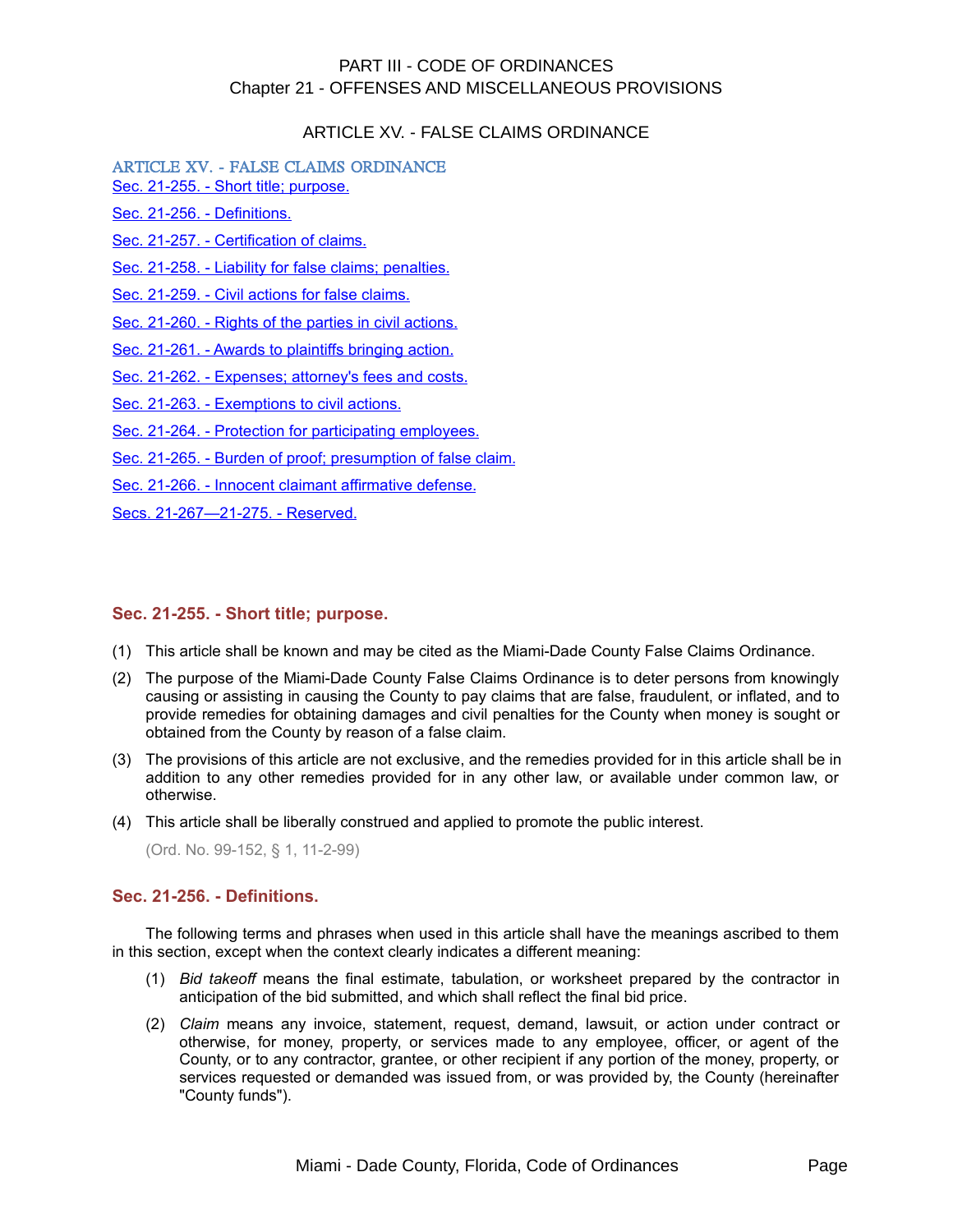#### ARTICLE XV. - FALSE CLAIMS ORDINANCE

- (3) *Claimant* means any person who brings, submits, files, maintains, or pursues a claim.
- (4) *County* means the government of Miami-Dade County or any department, division, bureau, section, commission, planning agency, board, district, authority, agency, or instrumentality of the County, including the Miami-Dade County Public Health Trust.
- (5) *Extended overhead* means the amount of a claim relating to an increase in overhead costs resulting from a delay in contract performance that is not compensated by a markup of direct costs.
- (6) *Knowing* or *knowingly* means that a person, with respect to information:
	- (a) Has actual knowledge of the information;
	- (b) Acts in deliberate ignorance of the truth or falsity of the information; or
	- (c) Acts in reckless disregard of the truth or falsity of the information.
- (7) *Overhead per diem* means the amount calculated by dividing the total overhead costs set forth in the final bid takeoff by the number of days for substantial completion of the work set forth in the contract.
- (8) *Person* means any natural person, corporation, firm, association, organization, partnership, agency, limited liability company, business, or trust.

(Ord. No. 99-152, § 1, 11-2-99)

## <span id="page-1-1"></span>**Sec. 21-257. - Certification of claims.**

- (1) Upon the request of the County, the person submitting a claim shall, within thirty (30) days, including Saturdays, Sundays, and legal holidays, submit a certified claim as defined by this section. A "certified claim" shall be made under oath by a person duly authorized by the claimant, and shall contain a statement that:
	- (a) The claim is made in good faith;
	- (b) The claim's supporting data are accurate and complete to the best of the person's knowledge and belief;
	- (c) The amount of the claim accurately reflects the amount that the claimant believes is due from the County; and
	- (d) The certifying person is duly authorized by the claimant to certify the claim.
- (2) Failure to provide the requested certification within the prescribed thirty (30) day period shall constitute a forfeiture of the entire claim.

(Ord. No. 99-152, § 1, 11-2-99)

#### <span id="page-1-0"></span>**Sec. 21-258. - Liability for false claims; penalties.**

- (1) The following action(s) shall constitute a violation of this article:
	- (a) Any person who knowingly presents or causes to be presented to the County, or to any officer, employee, agent, or consultant of the County, a false or fraudulent claim for payment or approval;
	- (b) Any person who knowingly makes, uses, or causes to be made or used, a false record or statement to get a false, fraudulent, or inflated claim paid or approved by the County;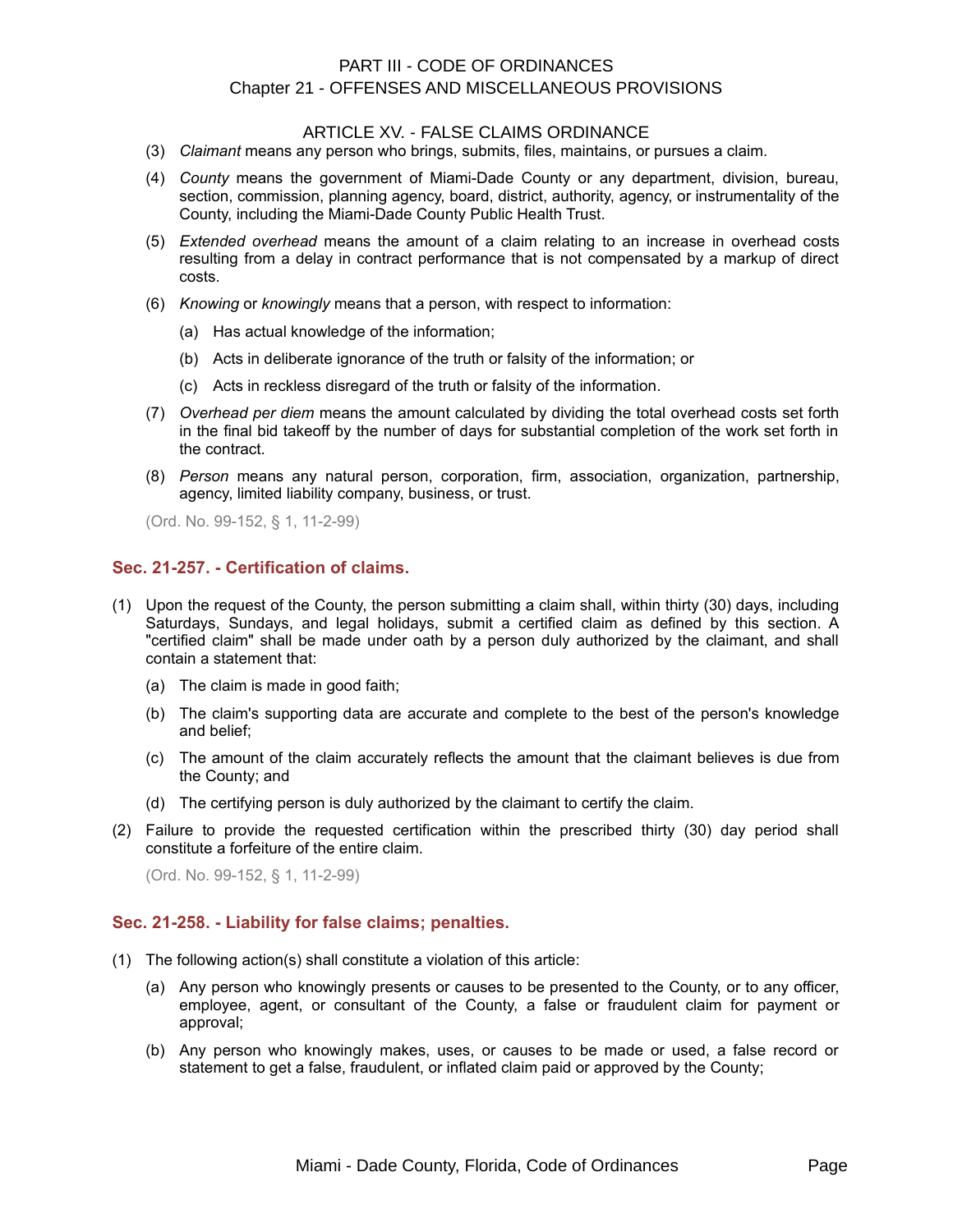#### ARTICLE XV. - FALSE CLAIMS ORDINANCE

- (c) Any person who conspires to defraud the County by facilitating the payment of a false, fraudulent, or inflated claim allowed or paid by the County;
- (d) Any person who delivers, with the intent to defraud the County, goods or services of different quality or quantity than that specified in the applicable contract or specification;
- (e) Any person who is authorized to make or deliver a document certifying receipt of property used, or to be used, by the County and, intending to defraud the County, makes or delivers the receipt without completely knowing that the information on the receipt is true;
- (f) Any person who knowingly buys, or receives as a pledge of an obligation or debt, public property from an officer, employee, or agent of the County who lawfully may not sell or pledge the property; or
- (g) Any person who knowingly makes, uses, or causes to be made or used, a false record or statement to conceal, avoid, or decrease an obligation to pay or transmit money or property to the County.
- (2) Any beneficiary of an inadvertent submission of a false claim to the County, who subsequently discovers the falsity of the claim, and who fails to disclose the falsity of the claim to the County within thirty (30) days of discovering the error, shall also be found to have submitted a false claim to the County.
- (3) Any person found to have submitted a false claim to the County shall:
	- (a) Be liable to the County for an amount equal to three (3) times that part of the claim which is false, fraudulent, or inflated;
	- (b) Immediately, fully, and irrevocably forfeit the entire amount of the claim;
	- (c) Be liable to the County for all costs and fees (including, without limitation, reasonable legal, expert, and consulting fees) incurred by the County to review, defend, and evaluate the claim; and
	- (d) Be subject to debarment from County contracting for a period not to exceed five (5) years. Additionally, any person who certified a claim later found to be false shall be subject to debarment from County contracting for a period not to exceed five (5) years.
- (4) Liability under this section shall be joint and several for any act committed by two (2) or more persons.

(Ord. No. 99-152, § 1, 11-2-99)

## <span id="page-2-0"></span>**Sec. 21-259. - Civil actions for false claims.**

- (1) The County Manager may investigate a violation unde[r Section 21-258.](file:///C:%5CDocuments%20and%20Settings%5CDavidwpb%5CMy%20Documents%5Clevel3%5CPTIIICOOR_CH21OFMIPR_ARTXVFACLOR.docx#PTIIICOOR_CH21OFMIPR_ARTXVFACLOR_S21-258LIFACLPE) If the County Manager finds that a person has violated or is violatin[g Section 21-258,](file:///C:%5CDocuments%20and%20Settings%5CDavidwpb%5CMy%20Documents%5Clevel3%5CPTIIICOOR_CH21OFMIPR_ARTXVFACLOR.docx#PTIIICOOR_CH21OFMIPR_ARTXVFACLOR_S21-258LIFACLPE) he or she may bring a civil action against the person on behalf of the County.
- (2) A person may bring a civil action for a violation of Section  $21-258$  for the person and for the County. Civil actions instituted under this article shall be governed by the Florida Rules of Civil Procedure and shall be brought in the name of the County.
	- (a) The complaint shall be identified on its face as a qui tam action and shall be filed under seal in the circuit court of the Eleventh Judicial Circuit, in and for Miami-Dade County. Immediately upon filing of a complaint by a person, a copy of the complaint and written disclosure of substantially all material evidence and information the person possesses shall be served on the County Manager by registered mail, return receipt requested. The County Manager may elect to proceed with the action, in lieu of the qui tam plaintiff, on behalf of the County, within one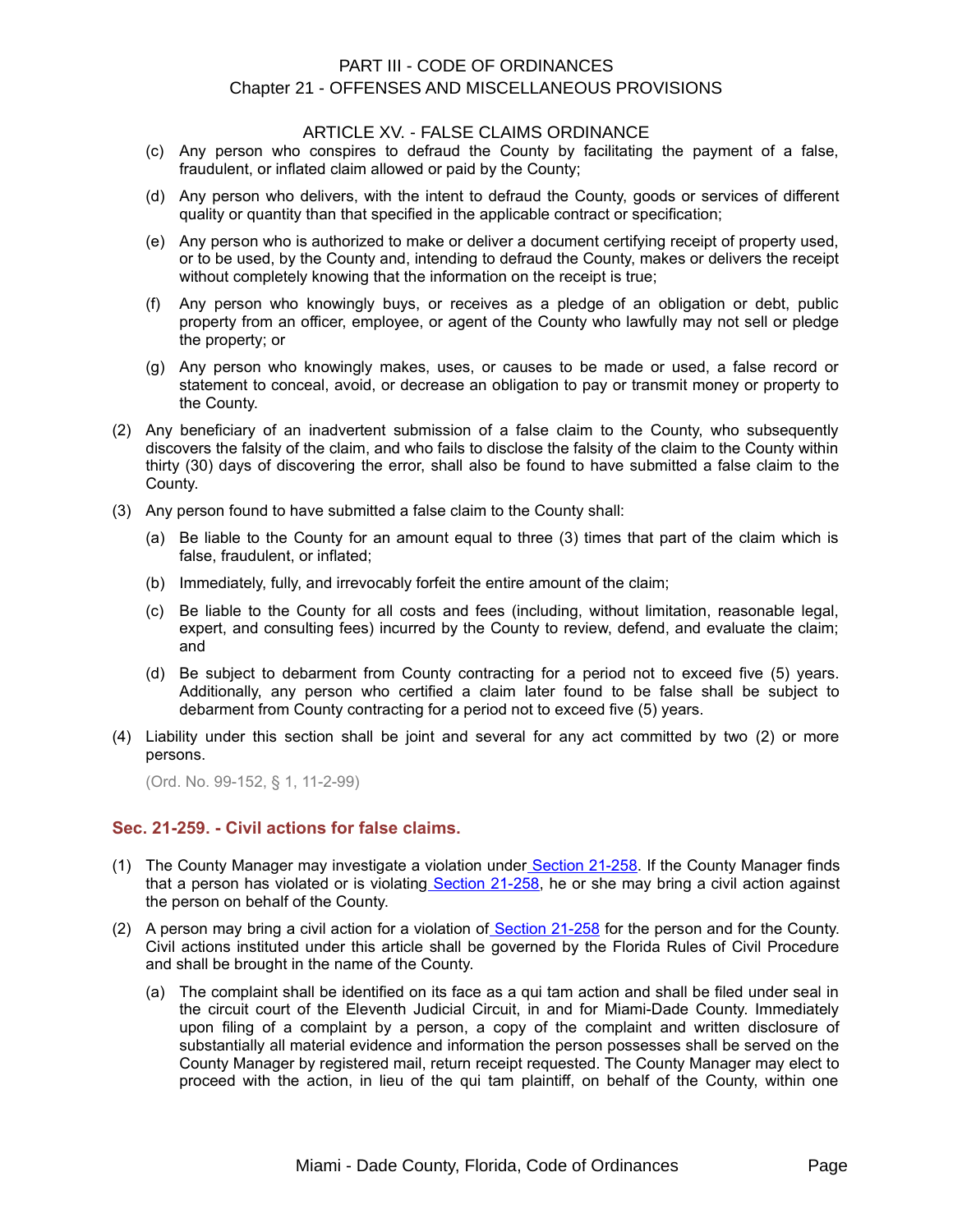#### ARTICLE XV. - FALSE CLAIMS ORDINANCE

hundred eighty (180) days after he or she receives both the complaint and the material evidence and information.

- (b) The County Manager, for good cause shown, may petition the court to extend the time during which the complaint remains under seal under subsection (a). Any such motion may be supported by affidavits or other submissions in camera. The defendant is not required to respond to any complaint filed under this section until twenty (20) days after the complaint is unsealed and served upon the defendant in accordance with law.
- (c) Before the expiration of the one hundred eighty (180) day period or any extensions obtained under subsection (b), the County Manager shall:
	- i. Proceed with the action, in which case the action is conducted by the County Attorney on behalf of the County; or
	- ii. Notify the court that the County declines to take over the action, in which case the person bringing the action has the right to conduct the action.
- (d) When a person files an action under this section, no person other than the County Manager on behalf of the County may intervene or bring an action under this article based on the facts underlying the pending action.

(Ord. No. 99-152, § 1, 11-2-99)

## <span id="page-3-1"></span>**Sec. 21-260. - Rights of the parties in civil actions.**

- (1) If the County Manager, on behalf of the County, elects to proceed with the action, he or she has the primary responsibility for prosecuting the action, and is not bound by any prior or subsequent act(s) of the person bringing the action. The County may also voluntarily dismiss the action notwithstanding the objections of the person bringing the action.
- (2) If the County Manager elects not to proceed with the action, the person bringing the action has the right to conduct the action. If the County Manager so requests, he or she shall be served with copies of all pleadings and motions filed in the action and copies of all deposition transcripts. When the person bringing the action proceeds with the claim, the court may permit the County to take over the action on behalf of the County at a later date upon a showing of good cause.
- (3) Nothing in this article shall be construed to limit the authority of the County or the qui tam plaintiff, proceeding pursuant t[o Section 21-259\(](file:///C:%5CDocuments%20and%20Settings%5CDavidwpb%5CMy%20Documents%5Clevel3%5CPTIIICOOR_CH21OFMIPR_ARTXVFACLOR.docx#PTIIICOOR_CH21OFMIPR_ARTXVFACLOR_S21-259CIACFACL)2), to compromise a claim brought in a complaint filed under this article if the court determines, after a hearing, that the proposed settlement is fair, adequate, and reasonable under all the circumstances.

(Ord. No. 99-152, § 1, 11-2-99)

## <span id="page-3-0"></span>**Sec. 21-261. - Awards to plaintiffs bringing action.**

- (1) If the County proceeds with and prevails in an action brought by a person under this article, except as provided in subsection (2), the court shall order the distribution to the person of ten (10) percent of the proceeds recovered under any judgment obtained by the County in an action under [Section 21-](file:///C:%5CDocuments%20and%20Settings%5CDavidwpb%5CMy%20Documents%5Clevel3%5CPTIIICOOR_CH21OFMIPR_ARTXVFACLOR.docx#PTIIICOOR_CH21OFMIPR_ARTXVFACLOR_S21-258LIFACLPE) [258](file:///C:%5CDocuments%20and%20Settings%5CDavidwpb%5CMy%20Documents%5Clevel3%5CPTIIICOOR_CH21OFMIPR_ARTXVFACLOR.docx#PTIIICOOR_CH21OFMIPR_ARTXVFACLOR_S21-258LIFACLPE) or of the proceeds of any settlement of the claim.
- (2) If the County proceeds with an action which the court finds to be based primarily on disclosures of specific information, other than that provided by the person initiating the action, relating to allegations or transactions in a criminal, civil, or administration hearing; a legislative, administrative, or inspector general report, hearing, audit, or investigation; or from the news media, the court may award such sums as it considers appropriate, but in no case more than five (5) percent of the proceeds recovered under a judgment or received in settlement of a claim under this article, taking into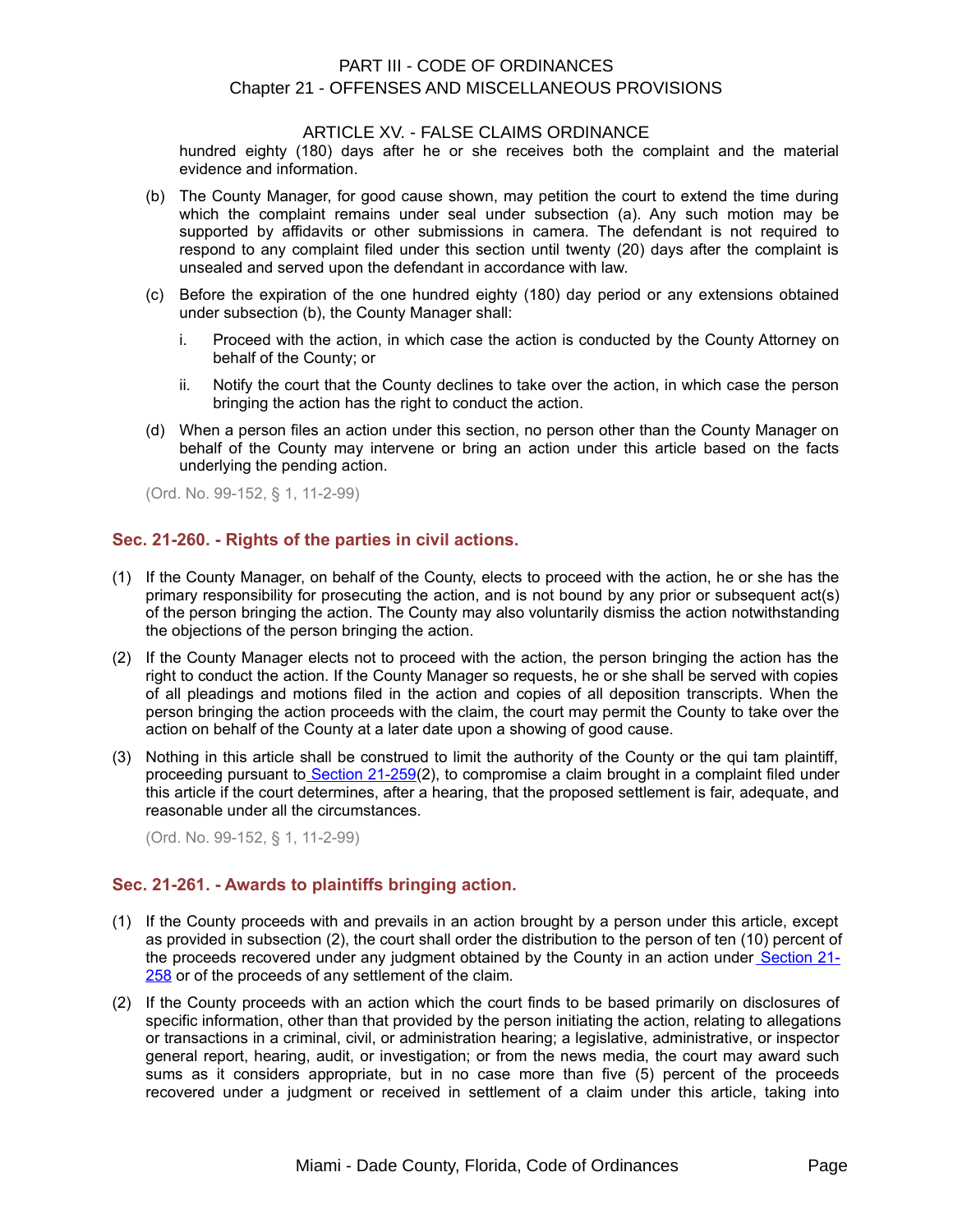#### ARTICLE XV. - FALSE CLAIMS ORDINANCE

account the significance of the information and the role of the person bringing the action in advancing the case to litigation.

- (3) If the County does not proceed with an action under this article, the person bringing the action or settling the claim shall receive twenty-five (25) percent of the proceeds recovered under a judgment rendered in an action under this article or in settlement of a claim under this article.
- (4) Any payment under this section to the person bringing the action shall be paid only out of the proceeds recovered from the defendant.
- (5) Whether or not the County proceeds with the action, if the court finds that the action was brought by a person who planned, initiated, or furthered the violation o[f Section 21-258](file:///C:%5CDocuments%20and%20Settings%5CDavidwpb%5CMy%20Documents%5Clevel3%5CPTIIICOOR_CH21OFMIPR_ARTXVFACLOR.docx#PTIIICOOR_CH21OFMIPR_ARTXVFACLOR_S21-258LIFACLPE) upon which the action was brought, the person shall be dismissed from the civil action and shall not receive any share of the proceeds of the action. Such dismissal shall not prejudice the right of the County to continue the action.

(Ord. No. 99-152, § 1, 11-2-99)

## <span id="page-4-1"></span>**Sec. 21-262. - Expenses; attorney's fees and costs.**

- (1) If the County initiates an action under this article or assumes control of an action brought by a person under this article, and the County prevails in such action, the County shall be awarded its reasonable attorney's fees, expenses, and costs.
- (2) If the court awards the person bringing the action proceeds under this article, the person shall also be awarded an amount for reasonable attorney's fees and costs. Payment for reasonable attorney's fees and costs shall be made from the recovered proceeds before the distribution of any award.
- (3) If the County does not proceed with an action under this article and the defendant is the prevailing party, the court shall award the defendant reasonable attorney's fees and costs against the person bringing the action.
- (4) No liability shall be incurred by the County for any expenses, attorney's fees, or other costs incurred by any person in bringing or defending an action under this article, except as otherwise specifically provided by law.

(Ord. No. 99-152, § 1, 11-2-99)

## <span id="page-4-0"></span>**Sec. 21-263. - Exemptions to civil actions.**

- (1) In no event may a person bring an action unde[r Section 21-258](file:///C:%5CDocuments%20and%20Settings%5CDavidwpb%5CMy%20Documents%5Clevel3%5CPTIIICOOR_CH21OFMIPR_ARTXVFACLOR.docx#PTIIICOOR_CH21OFMIPR_ARTXVFACLOR_S21-258LIFACLPE) based upon allegations or transactions that are the subject of a civil action or an administrative proceeding in which the County is already a party.
- (2) No court shall have jurisdiction over an action brought under this article based upon the public disclosure of allegations or transactions in a criminal, civil, or administrative hearing; in a legislative, administrative, or inspector general report, hearing, audit, or investigation; or from the news media, unless the action is brought by the County, or unless the person bringing the action is an original source of the information. For purposes of this subsection, the term "original source" means an individual who has direct and independent knowledge of the information on which the allegations are based and has voluntarily provided the information to the County Manager before filing an action under this article based on the information.
- (3) No court shall have jurisdiction over an action where the person bringing the action under [Section](file:///C:%5CDocuments%20and%20Settings%5CDavidwpb%5CMy%20Documents%5Clevel3%5CPTIIICOOR_CH21OFMIPR_ARTXVFACLOR.docx#PTIIICOOR_CH21OFMIPR_ARTXVFACLOR_S21-258LIFACLPE) [21-258](file:///C:%5CDocuments%20and%20Settings%5CDavidwpb%5CMy%20Documents%5Clevel3%5CPTIIICOOR_CH21OFMIPR_ARTXVFACLOR.docx#PTIIICOOR_CH21OFMIPR_ARTXVFACLOR_S21-258LIFACLPE) is:
	- (a) Acting as an attorney for the County; or
	- (b) An employee or former employee of the County,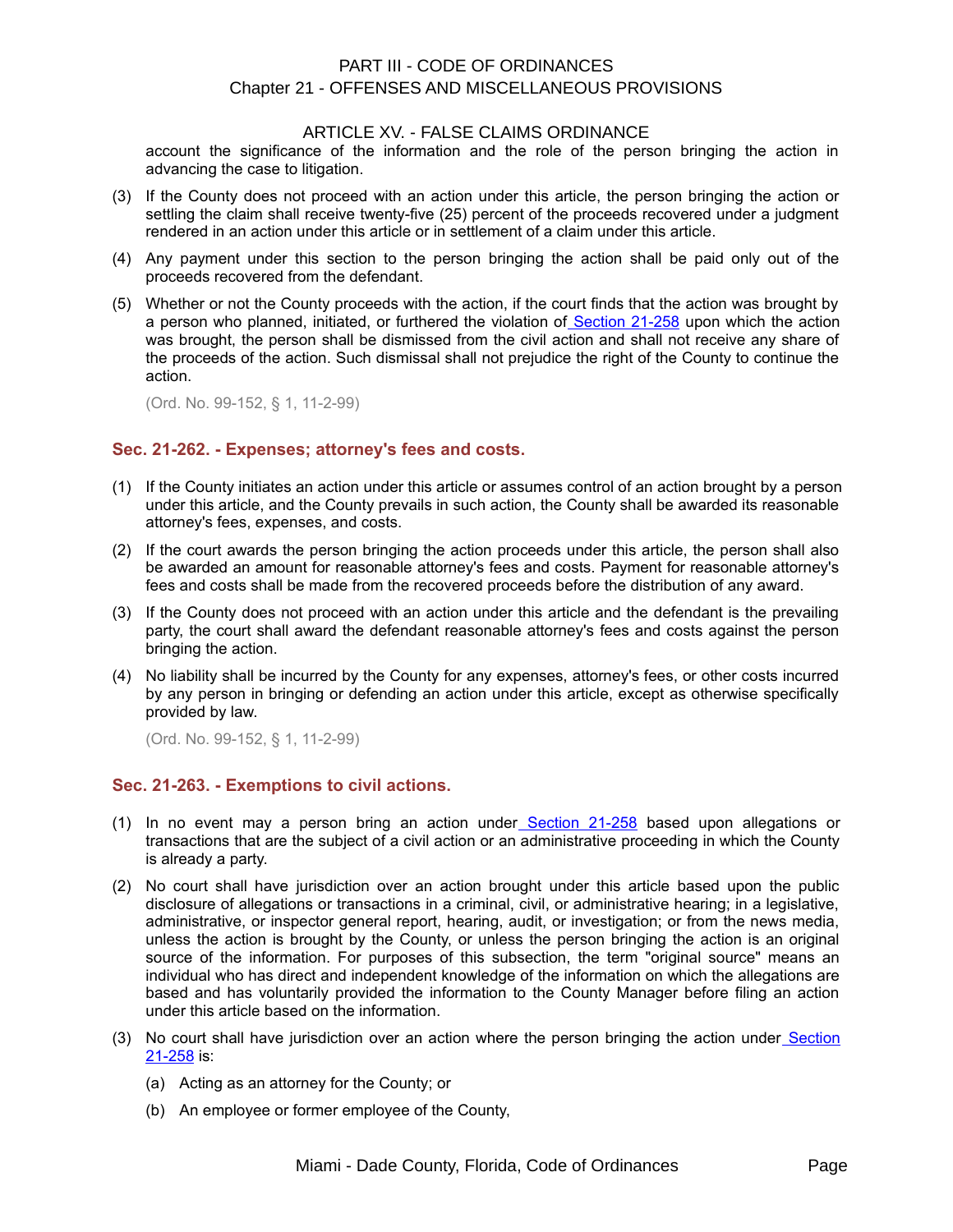#### ARTICLE XV. - FALSE CLAIMS ORDINANCE

and the action is based, in whole or in part, upon information obtained in the course or scope of County employment.

(4) No court shall have jurisdiction over an action where the person bringing the action under [Section](file:///C:%5CDocuments%20and%20Settings%5CDavidwpb%5CMy%20Documents%5Clevel3%5CPTIIICOOR_CH21OFMIPR_ARTXVFACLOR.docx#PTIIICOOR_CH21OFMIPR_ARTXVFACLOR_S21-258LIFACLPE) [21-258](file:///C:%5CDocuments%20and%20Settings%5CDavidwpb%5CMy%20Documents%5Clevel3%5CPTIIICOOR_CH21OFMIPR_ARTXVFACLOR.docx#PTIIICOOR_CH21OFMIPR_ARTXVFACLOR_S21-258LIFACLPE) obtained the information from an employee or former employee of the County.

(Ord. No. 99-152, § 1, 11-2-99)

## <span id="page-5-2"></span>**Sec. 21-264. - Protection for participating employees.**

Any employee who is discharged, demoted, suspended, threatened, harassed, or in any other manner discriminated against in the terms or conditions of employment by his or her employer because of lawful acts done by the employee in furtherance of an action under this article, including investigation for, initiation of, testimony for, or assistance in an action filed or to be filed under this article, shall have a cause of action under Florida Statutes, Section 112.3187.

(Ord. No. 99-152, § 1, 11-2-99)

## <span id="page-5-1"></span>**Sec. 21-265. - Burden of proof; presumption of false claim.**

- (1) Whenever practicable, bid specifications for County contracts shall contain a requirement that the successful bidder maintain, as a condition precedent to submitting a claim against the County, a final bid takeoff. The final bid takeoff shall contain a line item for allocation of overhead costs.
- (2) Upon request from the County, a contractor making a claim against the County for delay or other damages shall submit, within twenty (20) days, a copy of the final bid takeoff, certified pursuant to this subsection. Failure to provide the requested certification shall constitute a forfeiture of the claim for delay or other damages. The certification shall be submitted under oath by a person duly authorized by the claimant and shall contain a statement that:
	- (a) The final bid takeoff was prepared contemporaneously with the bid and in anticipation of the bid for the project;
	- (b) The contractor relied on the final bid takeoff to prepare the bid and the original schedule of values; and
	- (c) The final bid takeoff has not been altered in any way.
- (3) Any claim for extended overhead costs that exceeds, on a per diem basis, more than ten (10) percent of the overhead per diem contained in the final bid takeoff shall be presumed to be a false claim, and the contractor shall have the burden of proving that any such claim for extended overhead is not false.

(Ord. No. 99-152, § 1, 11-2-99)

#### <span id="page-5-0"></span>**Sec. 21-266. - Innocent claimant affirmative defense.**

The provisions of this article shall not apply if the claimant can demonstrate by a preponderance of the evidence each of the following facts:

- (1) The claimant submitted or caused to have submitted the claim to or against the County reasonably believing that such claim was free of any material misstatements, or any exaggerated, inflated, or unsubstantiated assertions or damages;
- (2) The claimant had no reasonable basis to doubt the truth, veracity, or accuracy of such claim at the time it was submitted;